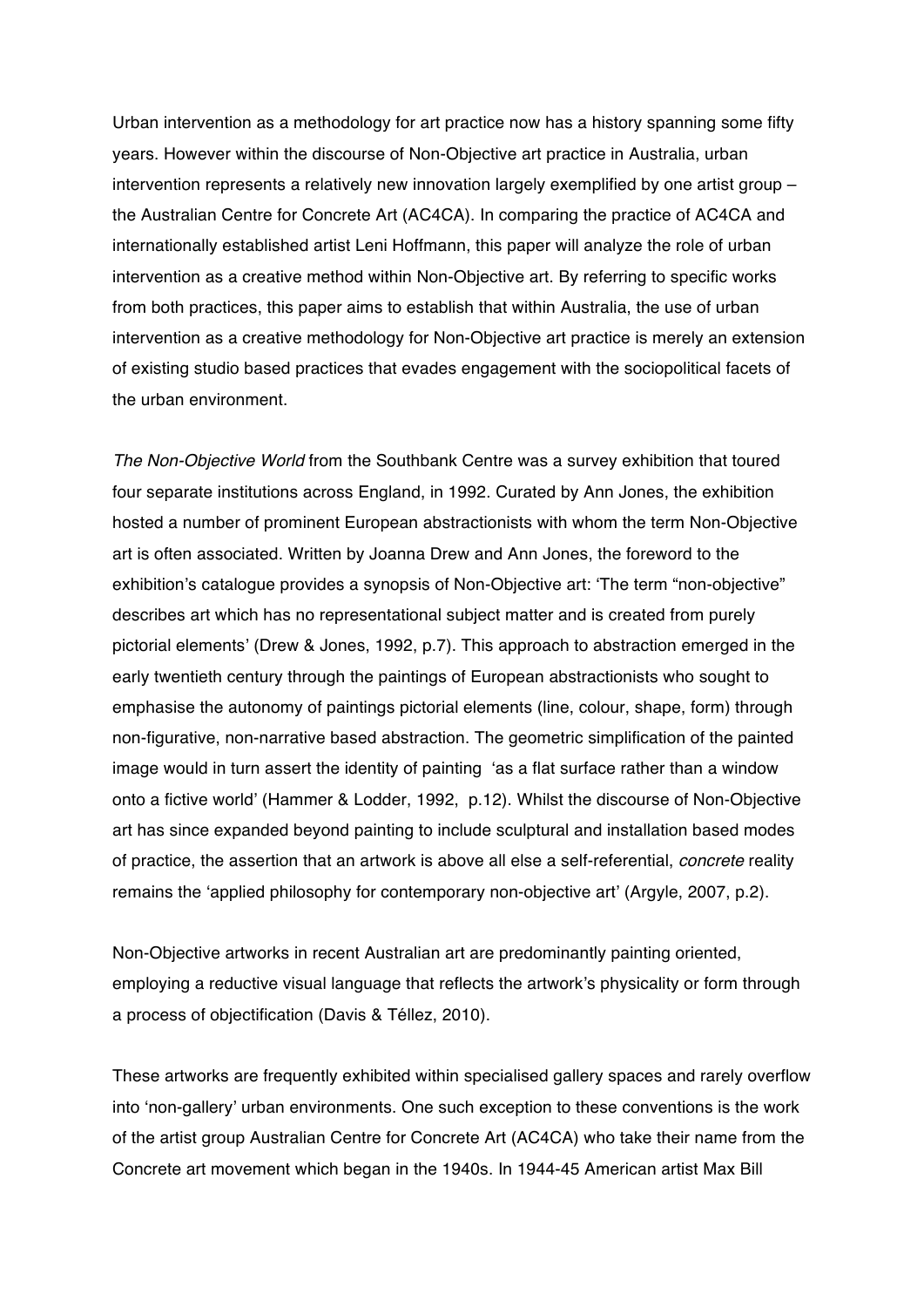defined concrete art as realising abstract ideas through purely pictorial elements 'to create to this purpose new objects' (Staber, 1973, p.5). In its interest in non-figurative astraction, Concrete art is said to operate within the broader ambit of Non-Objective art. Using these principles, the AC4CA produces interventions in the urban environement, constituting the majority of work made in this field of Non-Objective art in Australia.

Beginning in 2001, AC4CA have produced a number of large wall paintings throughout the city of Femantle's urban environment. The artist group is made up of local artists and well as foreign artists operating within Non-Objective art practice. An artist within the group or invited by the group constructs a composition or design using the principles of Concrete Art, and the group then executes this design on a large scale on a public wall. Founding member of the AC4CA Julian Goddard describes these wall projects as 'an ongoing contribution to the community in an attempt to bring some joy and pleasure into the everyday fabric of Fremantle' (Goddard, 2004, p.5).

True to the ethos of Concrete Art, the AC4CA's wall works are strictly self-referential. Goddard defines the intention of the AC4CA as producing 'an aesthetic intervention in the public domain. By approporiating large city walls this intervention can be emphatic and powerful – but none of these walls carry any symbolic or representational messages' (Goddard, 2011, p.2). Goddard again reiterates that although these works exist within the public environment, the artwork 'denies any direct political, social or moral position' pertaining to that environment, 'other than to present an aesthetic experience mediated by art in places where that might not be expected' (Goddard, 2011, p.2). Fellow Non-Objective artist Kyle Jenkins describes the practice of the AC4CA as producing 'purely visual statements' in which their urban surrounds mark a visual 'point of difference' (Jenkins, 2005, p.2). From the writings of Goddard and Jenkins it would appear that for the AC4CA, these wall projects are self-sufficient, self-validating autonomous entities that operate seperately from their surroundings.

In *Minimalism* (1997), writer David Batchelor discusses the autonomy of art as asserted by Michael Fried in his text *Art and Objecthood* (1967). 'In Fried's account …the exemplary modernist work of art is autonomous … in the sense that its value resides entirely within the work. It exists as if it were entirely independent of its surroundings, and more importantly, as if the viewer did not exist' (Batchelor, 1997, p.67). Batchelor continues, 'In viewing such work, the argument goes, the viewer is able to leave aside any local contextual consideration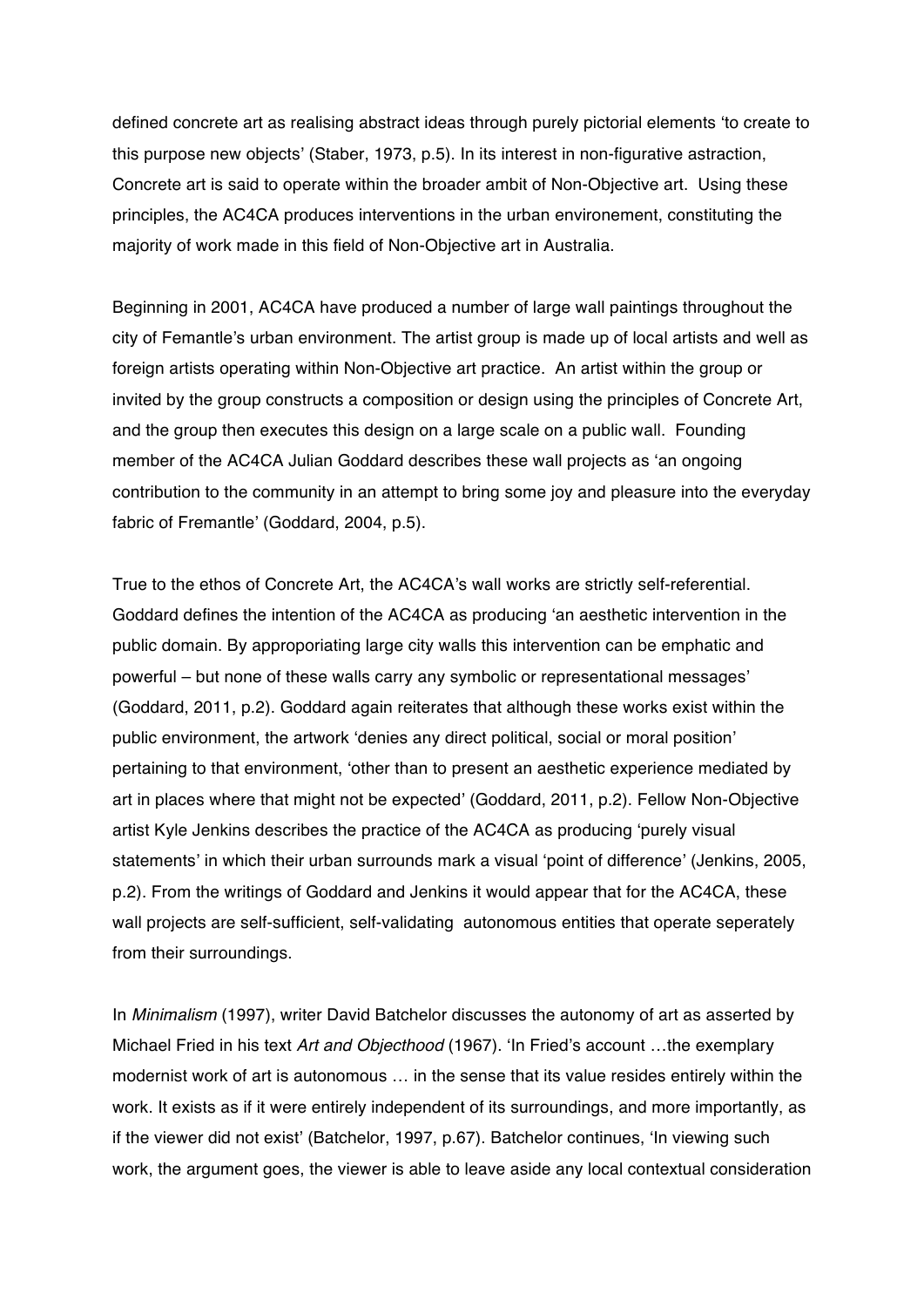… [in which] the contingencies of the viewer's time and place are put aside by the work' (Batchelor, 1997, p.67). In analysing the practice of the AC4CA and their interventions throughout the city of Fremantle, it is evident that these artworks remain largely compliant to the notion of modernist autonomy as summarized by Batchelor. Like Fried's 'exemplary modernist artwork', the AC4CA wall paintings typically evade any reference to their immediate surrounds and any 'local contextual consideration' pertaining to their wider *locale*.

*AC4CA Project 13* was designed by John Nixon and is located on Leake Street, Fremantle (Figure 1.1). Nixon's design has been realized on the back wall of a private carpark and is approximatley ten metres high by twelve metres wide. The design sees the wall divided into eight even segments by alternating white and silver stripes. Whilst it could be argued that the design is made in response to the walls dimensions, it ignores other physical attributes of the wall, such as the row of small ventilation grates about half way up, and a placard fixed to its surface reading 'PRIVATE PROPERTY Authorised Vehicles Only'. The carpark is secured by a cable gate and hosts the vehicles of nearby companies, such as Craig Mostyn Group and Razor Business Solutions. The carpark is largely closed in by walls and whilst it is open to the street it is not a pedestrian thoroughfare. In its formal compositon the wall painting *AC4CA Project 13* makes no reference to its surroundings, either to the qualities of the wall itself (besides perhaps its dimensions), or to the private carpark in which it located.

The AC4CA's rationale for this mode of abstraction's 'move into the public domain' (Goddard, 2011, p.2) is largely practical, in that large walls provide a scale for their paintings 'unavailable in galleries' (Goddard, 2011, p.2). For the affiliated artists, these paintings are simply an 'extension of their studio or gallery practice' (Jenkins, 2006, p.5) and bear limited significance or relation to Fremantle's urban environment in which they are realized. In essence, urban intervention is being used by the AC4CA as a method to achieve large scale Non-Objective paintings that in the words of Goddard, provide a 'visual effect that couldn't be achieved in any other manner' (Goddard, 2011, p.2).

Leni Hoffmann is an internationally renowned contemporary artist that also uses urban intervention as a creative method within Non-Objective art practice. Using brightly coloured plasticine Hoffmann creates interventions in the urban environment that in their formal composition make reference to the history of non-objective painting (Berg, 2004, p.257). These interventions are oriented towards the urban environment, and are 'based upon a thorough analysis of the situation found there, the specific architectonic characteristics, the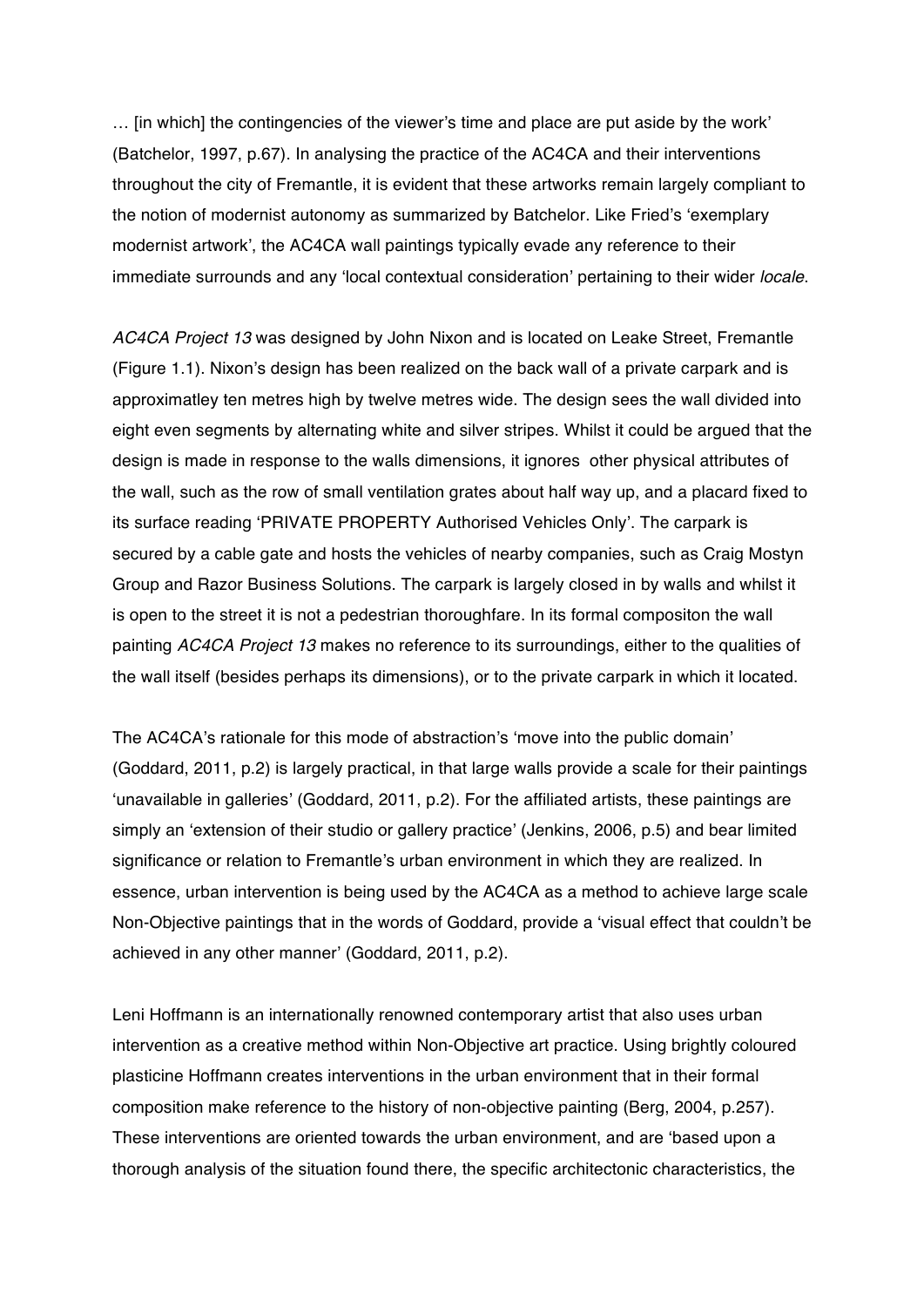possible social functions and everyday points of reference' (Berg, 2004, p.260). Hoffmann explains that her work 'does not try to change a given site into something else. Rather, it catalyses its special features, which may have gone unnoticed up to that point' (Berg, 2004, p.248). Contrary to the AC4CA, Hoffmann's interventions assimilate with their locale as sitespecific actions or installations.

In the work *Valis (*1997), Hoffmann removed an area of asphalt from the median strip of a main highway, and replaced the asphalt with a geometric composition of pure orange, yellow and green plasticine (Figure 1.2). The dimensions of this plasticine intervention were derived from the existing grass median strip, so as to assimilate with the site. The intervention was frequently activated in the turning circle of local public buses, in which the buses tyre marks would literally leave their imprint on the mutable plasticine surface. In discussing *Valis*, Hoffmann writes, 'The specific city set-up of Greve allows *Valis* to be viewed from all sides. Almost like a classical sculpture. Different from such, *Valis* mingles with its surroundings, it can never been seen on its own. In fact, *Valis* consists not only of the plasticine intervention, but appropriates the tarmac surrounding it, the geometrically formed grass islands, the street demarcations –which it turns into graphical elements' (Hoffmann, 1997, p.18). *Valis* thus exists reciprocally with its surrounds, both visually in the appropriation of surrounding features, and physically through the recording of passing traffic's tyre marks across its surface.

*Valis* was located in the city of Greve in Denmark on a main road that paralleled the cities Kulturhus. Hoffmann discusses the specificity of *Valis* in response to this location and the road in which it was installed. 'The road daily takes many people past the Kulturhus and Greve to their various destinations. When driving the destination is not important and the sights they fly past are not. …Through Valis the endless flow of tarmac is put in relation with its surroundings. The viewer/driver now relates the street to himself and to the road's actual vicinity. A new thought space comes into existence, where there was formerly only a moment of passage' (Hoffmann, 1997). *Valis* is inclusive of and specific to the road, incorporating the road's social and functional facets as integral to the artwork's content. This integration of the intervention with its surrounds marks a significant methodological difference between Hoffmann's practice and the practice of AC4CA.

Designed by artist Jan van der Ploeg, *AC4CA Project 15* is located on Henry Street, Fremantle, on the wall of a private car park (Figure 1.3). The wall painting is approximately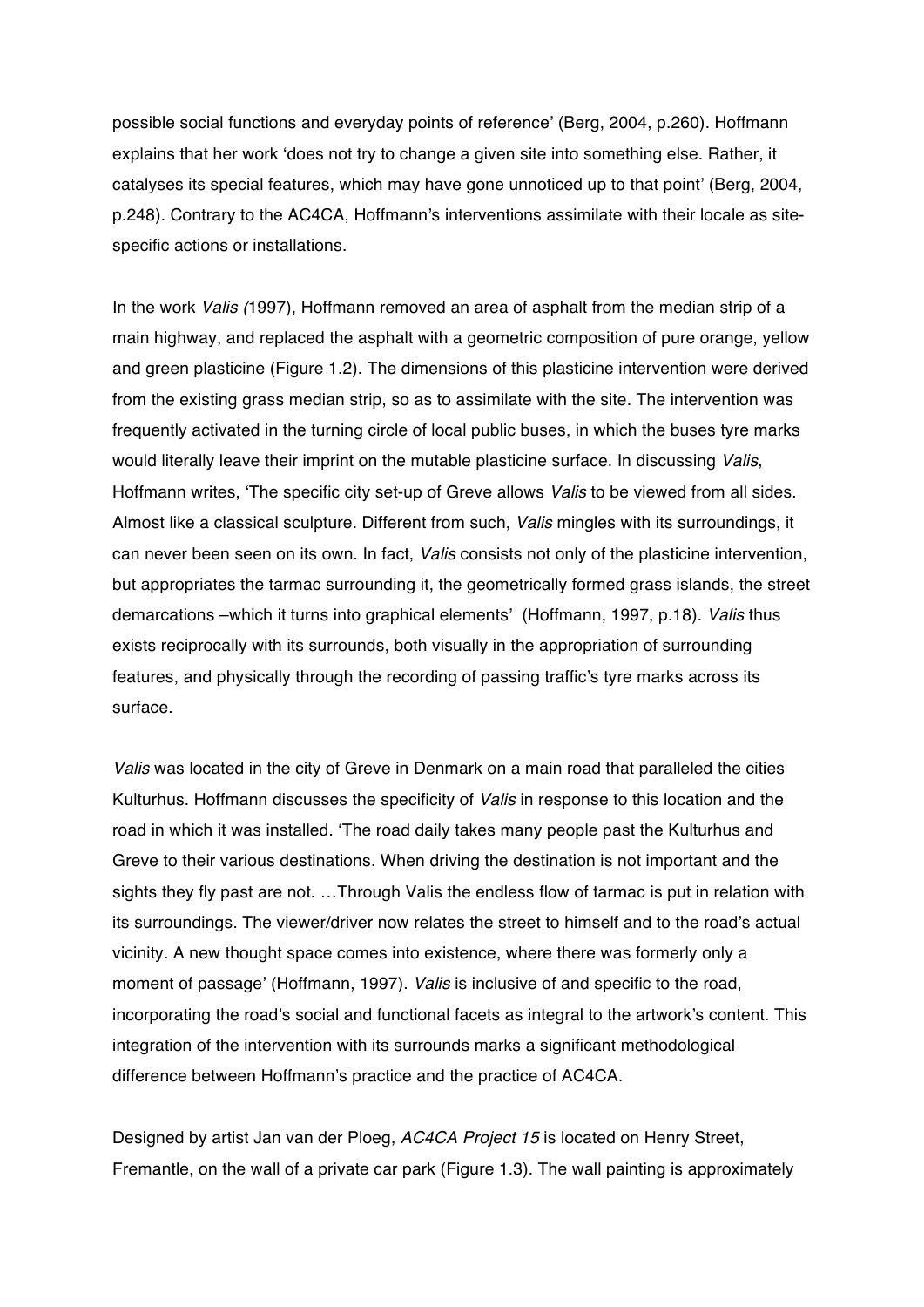twelve meters high by ten metres long. Adjacent to the car park is the historic Fremantle's Workers Social and Leisure Club and administrative buildings of the local University of Notre Dame. The historical Adelaide Steam Ship Company can also be seen from the car park. Like the previously discussed *AC4CA Project 13* the Henry Street wall painting makes no reference to these institutions or to the social and functional attributes of the private car park in which it exists. Unlike Hoffmann's interventions, the AC4CA wall paintings are selfsufficient and in their autonomy work to evade the socio-political facets of their surrounds. In effect *Project 13* and *Project 15* could hypothetically be re-executed in each other's locations, without significantly altering the content of the works. The same cannot be said for Hoffmann's interventions.

The work *Iluka (2004)* by Leni Hoffmann works in stark contrast to the paintings of the AC4CA and embodies a number of qualities that pervade Hoffman's wider *oeuvre* (Figure 1.4). Described by Hoffmann as a 'painting experiment … a site- and action-specific task' (Hoffmann, 2004, p.262). *Iluka* consisted of a number of blue, orange, green and yellow plasticine balls. Hoffmann, two colleagues and an unknown passer-by then threw the plasticine balls haphazardly onto a nearby road. Hoffman says 'depending on their speed, passing cars transform the balls into different sized colour planes. The start of the action is determined by the artist, but the extent and form of the coloured surfaces is determined by the interaction of the possibilities in situ. An adventitious colour field appears' (Hoffmann, 2004, p.262). *Iluka* thus occurs in situ as a site-specific action, incorporating the physical, social and functional qualities of the work's locale. Whilst the work maintains its ties to Non-Objective art through a reductive, minimal aesthetic, *Iluka* extends beyond modernist autonomy to evoke notions of the social and the local through participation and temporality.

Participatory works appear consistently throughout Hoffmann's practice. The material qualities of plasticine provides a perfect avenue for Hoffmann's work, firstly as a vehicle for bold colour, but also in its ability to shift and change form, to be in a constant state of flux and to allow the viewer to physically engage in the work. Many of Hoffmann's interventions involve a plasticine arrangement on the floor of a building, gallery or urban area. Of these works, writer Konrad Bitterli says that the 'visitor, stepping and walking over it, leaves his imprints on the soft plasticine surface and, in this way, becomes a co-shaper, a so-called 'coop-worker'" (Bitterli, 1997, p.216). Hoffmann's work thus encourages the active cooperation of the viewer, allowing them to in turn physically comprehend and 'take in the work' (Bitterli, 1997, p.216) and so contribute to its configuration. As in *Iluka* and *Valis*,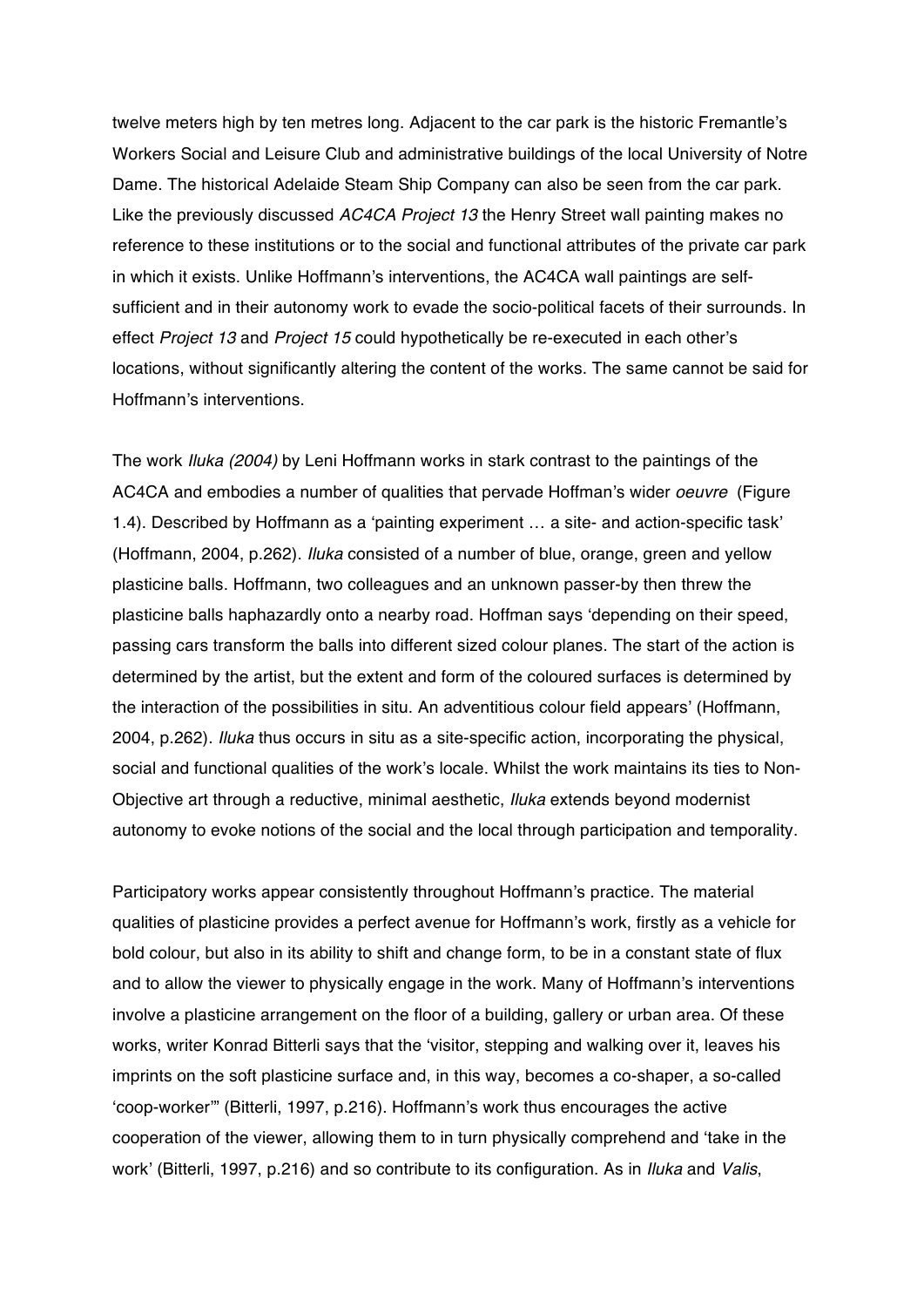participation from passers-by or local traffic becomes a method for infusing the work with a social element, whilst maintaining its ties to Non-Objective art practice through a reductive visual language of colour and form.

By situating her works within urban locales, Hoffmann's interventions take on an inherently temporal quality. Her works either exists for discrete durations that coincide with the artist's exhibition at a nearby gallery, or the interventions are left installed indefinitely, only to slowly deteriorate and disappear. In again referring to *Iluka,* Hoffman says that the work 'remains visible for only a limited period of time. Once Iluka has been formed by the speed of the cars flattening the plasticine balls, the same process continually undoes the artwork till the traffic gradually regains the road' (Hoffmann, 2004, p.262). Again the material qualities of plasticine aid this process in its inability to remain unsullied by its surrounds. Like the participatory facets of much of Hoffmann's work, this temporal, ephemeral quality works to tie the artwork to its surrounds, acknowledging the fluctuating nature of the urban environment as the work and it's locale shift and change together. Whilst the AC4CA interventions are also temporary in that each wall project exists for a time before being replaced by a new painting, it is a *different* kind of temporality, and one that is not determined by the materials of the artwork or its environment.

In returning to Fried's text *Art and Objecthood*, Fried's argument for autonomy came as a reaction to the "literalness" of 1960s Minimalism (Lüthy, 2007, p.464). For Fried, the 'transcendental power of art' and the artwork's autonomy 'was destroyed by the merely literal and concrete presence of the minimalist objects' (Lüthy, 2007, p.464). His criticism of the Minimalists was directed at artist Robert Morris, whose text *Notes on Sculpture* (1966) promoted a focus on the contingencies of experience in viewing an artwork. For Morris, the minimalist artwork 'takes relationships out of the work and makes them a function of space, light, and the viewer's filed of vision' (Lüthy, 2007, p.464). The content of the work then is not limited to the physical parameters of the object itself, but is instead manifest through an 'extended situation' that includes 'the sculpture, its surrounding space and the viewer' (Morris, 1966, 103). It would appear that Hoffmann complies to Morris' ethos, employing a sensitivity towards her work's 'extended situation' in order to situate her interventions in the most appropriate *site.*

In writing for the catalogue of the exhibition *Skulpture Projekte Munster 07* (2007) writer Knut Ebeling discusses the increasing importance of 'site' as it relates to contemporary art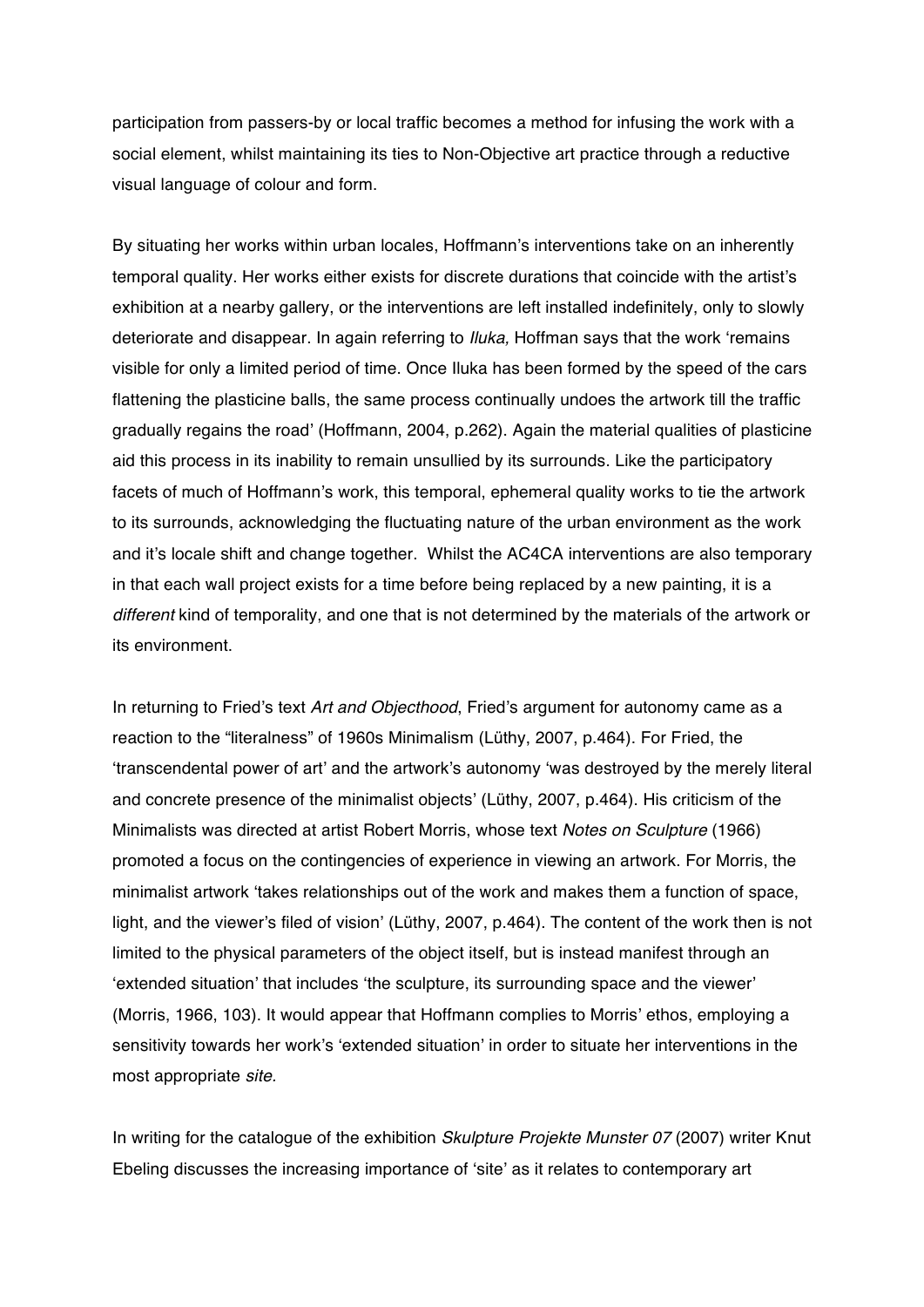discourse. Ebeling states that contemporaneoulsy, 'site plays just as central a role as the work once did. Today, the situational reference is part of a contemporary artwork's standard equipment …The contemporary artwork defines, demarcates, inspires and transforms sites. It has become a site-defining – and thus also a site-dependent – undertaking' (Ebeling, 2007, p.449). The AC4CA wall projects fail to compliment Ebeling's descriptions. Whilst it could be argued that the AC4CA's 'emphatic and powerful' (Goddard, 2011, p.2) wall paintings transform their site visually and provide a 'point of difference' (Jenkins, 2005, 2) where before there was none, they essentially remain 'purely visual statements' (Jenkins, 2005, p.2) and hardly employ the work's wider situational reference –that is its physical, historical and sociopolitical attributes – as integral to its "make-up."

In summarising, it can be deduced that the role of urban intervention within Hoffmann's practice is to facilitate a reciprocal relationship between the artwork and a site. In various ways Hoffmann aligns the work with the physical and sociopolitical facets of a locale, utilising these attributes as both physical and conceptual components of the artwork. For the AC4CA the site is relevant to the work such that it facilitates a large scale wall painting and any information pertaining to the wall's surrounds is deemed extraneous to the work. Hence the role of urban intervention within this practice is largely limited to logistics, and contributes little to the artwork's content. As the AC4CA exemplifies the work made in this field in Australia, this paper concludes that the use of urban intervention as a creative method within Non-Objective practice is limited to the facilitation of autonomous artworks that evade the sociopolitical facets of their locale. Within Non-Objective art in Australia, the use of urban intervention as a creative method for more site dependent, sociopolitical ends is yet to be explored.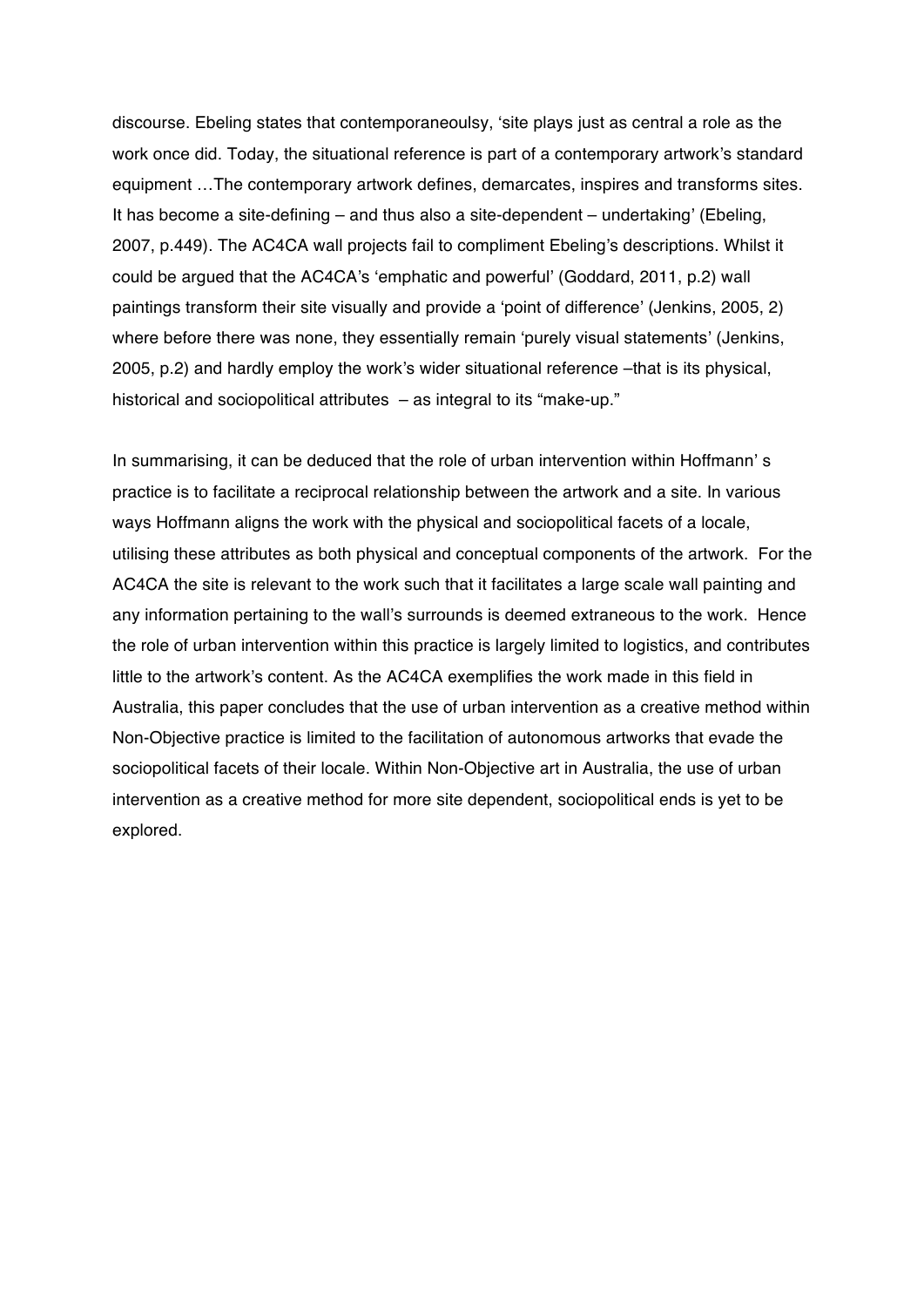## **Figures**



Figure 1: Nixon, J. (2009) *AC4CA Project 13.* Leake St, Fremantle. Researcher's photograph.



Figure 2: Hoffmann, L. (1997) *Valis.* Greve, Denmark Berg, S. (ed.) (2004) *Leni Hoffmann: beautiful one day perfect the next*, Freidburg: Modo Verlag p.137.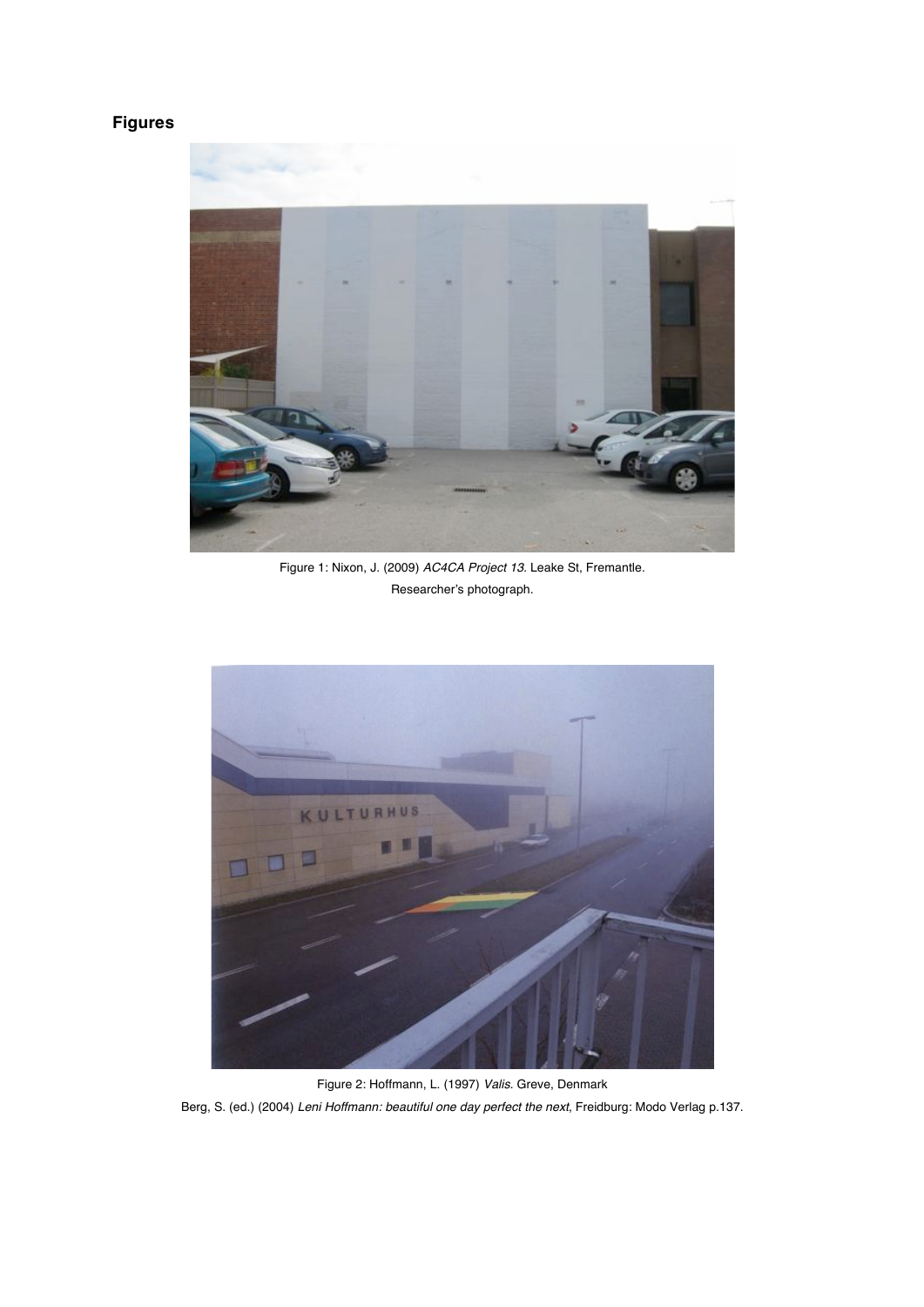

Figure 3: van der Ploeg, J. (2010) *AC4CA Project 15*, Henry St, Fremantle Researcher's photograph.



Figure 4: Hoffmann, L. (2004) *Iluka,* Hannover: Berg, S., (ed.) *Leni Hoffmann: beautiful one day perfect the next*. Freidburg: Modo Verlag p.32.